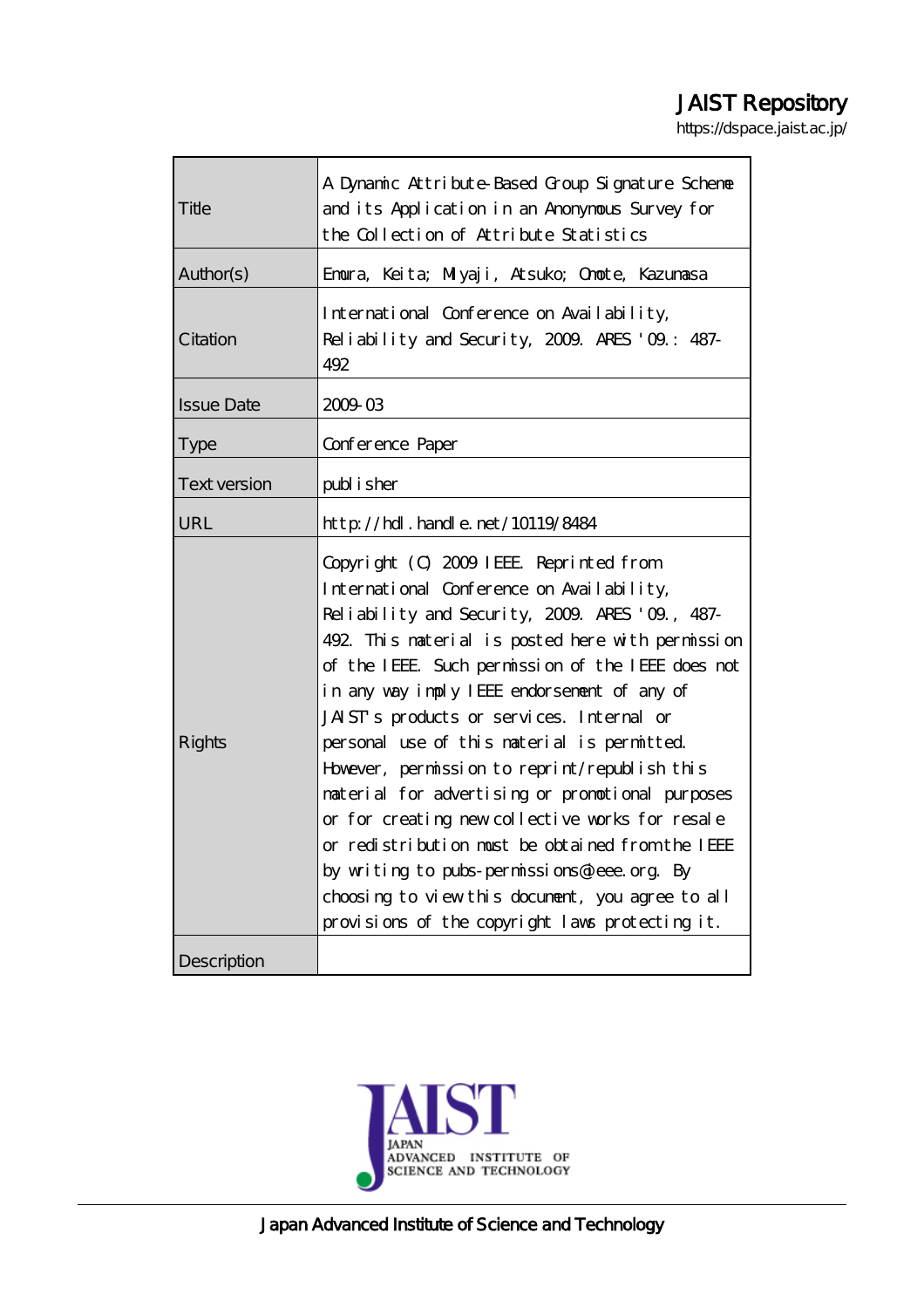# A Dynamic Attribute-Based Group Signature Scheme and its Application in an Anonymous Survey for the Collection of Attribute Statistics

Keita Emura, Atsuko Miyaji, and Kazumasa Omote

School of Information Science, Japan Advanced Institute of Science and Technology, 1-1, Asahidai, Nomi, Ishikawa, 923-1292, Japan

*Abstract***—Recently, cryptographic schemes based on the user's attributes have been proposed. An Attribute-Based Group Signature (ABGS) scheme is a kind of group signature schemes, where a user with a set of attributes can prove anonymously whether she has these attributes or not. An access tree is applied to express the relationships among some attributes. However, previous schemes do not provide the changing an access tree. In this paper, we propose a Dynamic ABGS scheme that enables an access tree to be changed. Our ABGS is efficient in that re-issuing of the attribute certificate previously issued for each user is not necessary. Moreover, calculations depending on the number of attributes are calculated on the domain of a pairing. Therefore, the number of calculations in a pairing does not depend on the number of attributes associated with a signature. Finally, we discuss how our ABGS can be applied to an anonymous survey for collection of attribute statistics.**

*Index Terms***—Attribute-based system, Group signature, Anonymous Authentication, Anonymous survey**

## I. INTRODUCTION

Recently, cryptographic schemes based on the user's attributes have been proposed. Attribute-Based Group Signature (ABGS) schemes [9], [10] are a kind of Group Signature (GS) schemes [7], [11], where a user with a set of attributes can prove anonymously whether she has these attributes or not. ABGS schemes have been proposed by Khader [9], [10] using Goyal's attribute-based encryption scheme [8] and Boneh's GS scheme [5]. To the best of our knowledge, these are the only proposals for an ABGS. Usually, users have many kinds of attributes, and there exist some relationships among these attributes. An access tree [8], [9], [10] is applied to express these relationships. However, [9] and [10] schemes do not provide the changing of the relationships among attributes. This means that attributes and relationships among these attributes can be determined only once. This is not practical. Moreover, in all previous ABGSs [9], [10], the number of calculations in a pairing depends on the number of attributes associated with a signature.

**Our Contribution** : In this paper, we propose a Dynamic ABGS scheme that enables an access tree to be changed. Our ABGS is efficient in that re-issuing of the attribute certificate previously issued for each user is not necessary.

Moreover, calculations depending on the number of attributes are calculated on the domain of a pairing. Therefore, the number of calculations in a pairing does not depend on the number of attributes associated with a signature. Finally, we discuss how our ABGS can be applied to an anonymous survey for collection of attribute statistics.

**Organization** : The paper is organized as follows. Definitions are given in Section II. Our scheme is described in Section III. Security analysis is performed in Section IV. Efficiency comparisons are presented in Section V. The application of our ABGS in an anonymous survey for the Collection of Attribute Statistics is demonstrated in Section VI.

### II. DEFINITIONS

#### *A. Bilinear Groups*

*Definition 1:* (**Bilinear Groups**) We use bilinear groups and a bilinear map defined as follows:

- 1)  $\mathbb{G}_1$ ,  $\mathbb{G}_2$  and  $\mathbb{G}_3$  are cyclic groups of prime order p.
- 2)  $g_1$  and  $g_2$  are generators of  $\mathbb{G}_1$  and  $\mathbb{G}_2$ , respectively.
- 3)  $\psi$  is an efficiently computable isomorphism  $\psi : \mathbb{G}_2 \to$  $\mathbb{G}_1$  with  $\psi(g_2) = g_1$ .
- 4) e is an efficiently computable bilinear map  $e : \mathbb{G}_1 \times$  $\mathbb{G}_2 \rightarrow \mathbb{G}_3$  with the following properties.
	- Bilinearity : for all  $u, u' \in \mathbb{G}_1$  and  $v, v' \in \mathbb{G}_2$  $\mathbb{G}_2, e(uu', v) = e(u, v)e(u', v)$  and  $e(u, vv') =$  $e(u, v)e(u, v').$
	- Non-degeneracy :  $e(g_1, g_2) \neq 1_{\mathbb{G}_3}$  ( $1_{\mathbb{G}_3}$  is the  $\mathbb{G}_3$ 's unit).

#### *B. Access Tree*

Let  $Att = \{att_1, \ldots, att_m\}$  be a set of attributes. For  $\Gamma \subseteq$  $2^{Att} \setminus \{\emptyset\}$ ,  $\Gamma$  satisfies the monotone property: if  $\forall B, C \subseteq Att$ ,  $B \in \Gamma$  and  $B \subseteq C$ , then  $C \in \Gamma$  holds. Let access structures for Att be a set of  $\Gamma$  which satisfies the monotone property. An access tree [8], [9], [10]  $T$  is used for expressing an access structure by using a tree structure. An access tree is a tree, where threshold gates are defined on each interior node of the tree, and the leaves are associated with attributes. These attributes are subsets of Att. Let  $\ell_x$  be the number of children of node x, and  $k_x$  ( $0 < k_x \leq \ell_x$ ) be the threshold value on the

978-0-7695-3564-7/09 \$25.00 © 2009 IEEE DOI 10.1109/ARES.2009.145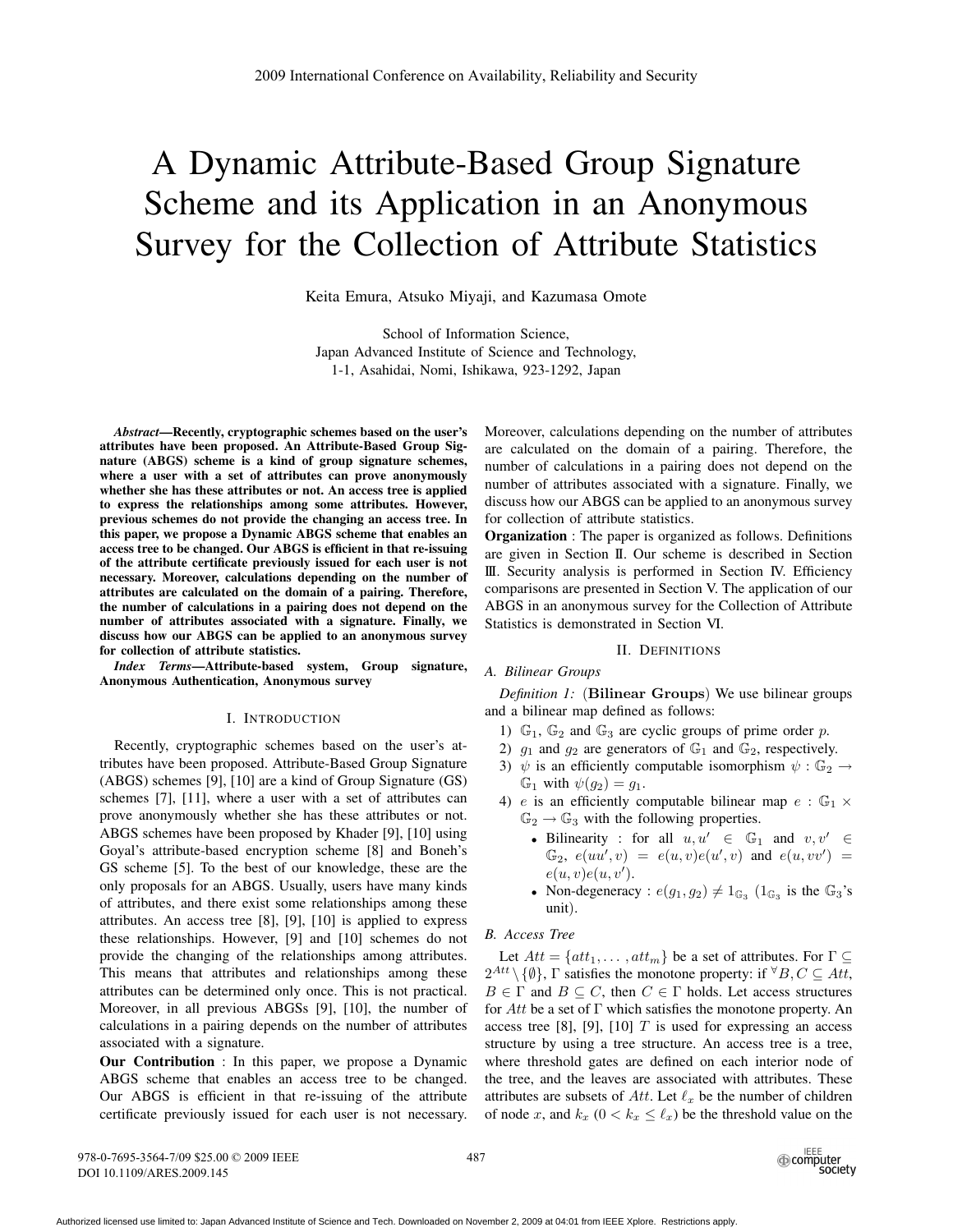threshold gate of node  $x$ . We call the threshold gate "OR gate" when  $k_x = 1$ , and "AND gate" when  $k_x = \ell_x$ . The notation  $Leaves \models T$  expresses the fact that a set of attributes  $Leaves$ satisfies the access tree T.

#### *C. Model and Security Definitions*

In this subsection, we define the model of an ABGS. An ABGS is a kind of GS, where a user  $U_i$  with a set of attributes  $\Gamma_i \subseteq Att = \{att_1, \ldots, att_m\}$  can prove anonymously whether she has these attributes or not.  $U_i$  has a membership certificate  $A_i$  and a set of attribute certificates  $\{T_{i,j}\}_{att_i\in\Gamma_i}$ .  $U_i$  makes a group signature associated with  $\zeta \subseteq \Gamma_i$ . Usually, for a set of attributes Att, we construct an access tree to consider all relationships among these attributes. However, the access tree is changed when some threshold values are changed, or some attributes are deleted. Therefore, we define the model of the ABGS accepting a change of an access tree. We do not provide for the fact that a new attribute att  $\notin$  Att = {att<sub>1</sub>,..., att<sub>m</sub>} is added in an access tree. In this case, we have to re-issue an attribute certificate for users with  $att$  to execute the Join algorithm again. Let  $GM$ be the group manager.  $k$  the security parameter,  $params$  the system parameter,  $Att = \{att_1, \ldots, att_m\}$  the universe of attributes,  $T_r$  the r-th access tree with a set of attributes  $\{att\}$ , where  $att \in Att$  is assigned on each leaf,  $\mathcal{T}_r$  the public values associated with  $T_r$ , gpk the group public key, ik the group secret key which is used for issuing a membership certificate and making  $\mathcal{T}_r$ , ok the opening key which is used for the opening procedure to reveal the signers' identification from the group signature,  $(upk_i, usk_i)$  the verification/signing key of a signature scheme  $DSia$ ,  $sk_i$  the member secret key for  $U_i$  (i = 1, 2, ..., n),  $\Gamma_i \subseteq$  Att attributes of  $U_i$ , and reg be the registration table for Open algorithm. Note that  $sk_i$ includes both  $A_i$  and  $\{T_{i,j}\}_{att_i \in \Gamma_i}$ . In Join algorithm, we use the notation  $Join(\langle input \space of \space GM \rangle, \langle input \space of \space user \rangle).$ 

*Definition 2:* ABGS

- Setup( $1^k$ ): This algorithm takes as input k, and returns params.
- KeyGen( $params$ ): This algorithm takes as input *params*, and returns *gpk*, *ik*, *ok* and  $reg = \emptyset$ .
- BuildTree( $params, ik, T_r$ ): This algorithm takes as input  $params, ik$  and  $T_r$  whose leaves are associated with a subset of Att, and returns  $\mathcal{T}_r$ .
- Join( $\langle \text{params}, \text{gpk}, \text{ik}, \text{upk}_i, \Gamma_i \rangle$ ,  $\langle \text{params}, \text{gpk}, \text{upk}_i, \Gamma_i \rangle$  $u s k_i$ ): This algorithm takes as input params, gpk, ik, upk<sub>i</sub> and  $\Gamma_i$  from GM, and params, gpk, upk<sub>i</sub> and usk<sub>i</sub> from  $U_i$ , and returns  $sk_i$  and reg.
- Sign( $param, gpk, sk_i, M, \zeta_i, \mathcal{T}_r$ ): Let  $\zeta_i \subseteq \Gamma_i$  be a set of attributes such that  $\zeta_i \models T_r$ . This algorithm takes as input params, gpk, sk<sub>i</sub>, a message M,  $\zeta_i$  and  $\mathcal{T}_r$ , and returns  $\sigma$  associated with  $\zeta_i$ .
- Verify( $param, gpk, M, \sigma, \zeta, \mathcal{T}_r$ ): This algorithm takes as input params, gpk,  $\sigma$ , M,  $\sigma$ ,  $\zeta$  and  $\mathcal{T}_r$ , and returns 1 if and only if  $\sigma$  is a valid signature.
- Open( $param, gpk, ok, \sigma, \zeta, T_r, M, reg$ ): This algorithm takes as input params, gpk, ok,  $\sigma$ ,  $\zeta$ ,  $\mathcal{T}_r$ , M and reg,

and returns the signer's identity  $i$ . If the signer is not included in reg, then this algorithm returns 0.

If the access tree  $T_r$  is changed to  $T_{r+1}$ , then  $GM$  runs BuildTree( $params, ik, T_{r+1}$ ), and opens  $T_{r+1}$ , which is the public information associated with  $T_{r+1}$ .

*Definition 3:* Anonymity : Anonymity requires that for all PPT  $\mathcal A$ , the advantage of  $\mathcal A$  on the following game, is negligible.

- Setup: Let  $T_0$  be the initial access tree. The challenger runs  $KeyGen(params)$ , and obtains  $qpk$ , ik and ok. Moreover, the challenger runs BuildTree( $params, ik, T_0$ ), and obtains  $T_0$ . A is given params, gpk,  $\mathcal{T}_0$  and ik.
- Phase1: A can send these queries as follows:
	- **–** Join : A requests the join procedure for honest member  $U_i$ . A plays the role of corrupted  $GM$  on these queries.
	- **–** Signing : A requests a group signature  $\sigma$  for all messages  $M$ , and all members  $U_i$  with a set of attributes  $\zeta_i \subseteq \Gamma_i$ .
	- Corruption :  $A$  requests the secret key  $sk_i$  for all members  $U_i$ .
	- **–** Open : A requests the signer's identity with a message M and a valid signature  $\sigma$ .
	- Re-BuildTree :  $A$  sends an access tree  $T_r$ . The challenger returns public values  $T_r$ .
- Challenge: A outputs  $M^*$ , non-corrupted users  $U_{i_0}, U_{i_1}$ and  $\zeta$ . Note that  $\zeta \subseteq \Gamma_{i_0}, \zeta \subseteq \Gamma_{i_1}$  and  $\zeta \models T^*$ , where  $T^*$ is the access tree on the challenge phase. The challenger uniformly selects  $b \in_R \{0, 1\}$ , and responds with a group signature on  $M^*$  by group member  $U_{i_b}$ .
- Phase2: A can make the Signing, Corruption, Open, Join and Re-BuildTree queries. Note that Corruption queries include both  $U_{i_0}$  and  $U_{i_1}$ .
- Output: A outputs a bit b', and wins if  $b' = b$ .

The advantage of A is defined as  $Adv^{anon}(\mathcal{A}) = | \Pr(b =$  $b'$ ) –  $\frac{1}{2}$ |.

In Join queries,  $A$  can play the role of corrupted  $GM$  (the same as in SndToU oracle, which is defined in [2]). Moreover, we consider the Anonymity for Key-Exposure, namely, corruption queries for  $U_{i_0}$  and  $U_{i_1}$  can be admitted in Phase 2. Even after a secret key is exposed, signatures produced by the member before Key-Exposure remain anonymous. A similar definition of our Key-Exposure has been given in [3] for the ring signature scheme. Moreover, our definition is the CCA-Anonymity model [5], [7], namely, open queries in the Anonymity game can be admitted.

*Definition 4:* Traceability requires that for all PPT A, the probability that  $A$  wins the following game is negligible.

• Setup: Let  $T_0$  be the initial access tree. The challenger runs KeyGen(params), and obtains gpk, ik and ok. Moreover, the challenger runs BuildTree( $params, ik, T_0$ ), and obtains  $T_0$ . A is given params, gpk,  $T_0$  and ok.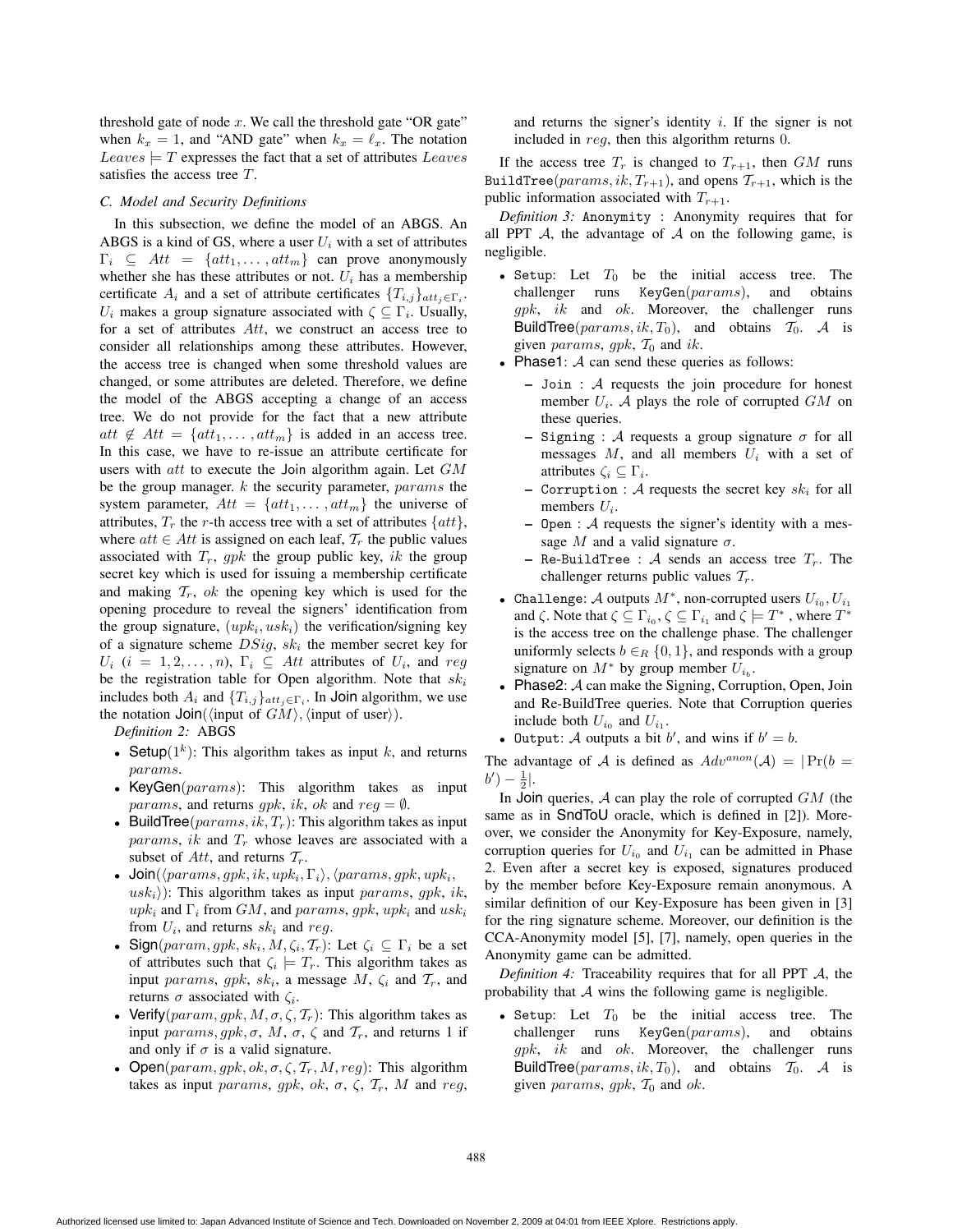- Queries: A can issue the Signing, Corruption, Join and Re-BuildTree queries. All queries are the same as in the Anonymity game, except Join.
	- **–** Join : A requests the Join procedure for corrupted member  $U_i$ .
- Output: A outputs a message  $M^*$ ,  $\sigma^*$  and  $\zeta^*$ . Moreover,  $T^*$  is the access tree in this phase, and  $T^*$  is the public information associated with  $T^*$ .

A wins if (1) Verify(params, gpk,  $M^*, \sigma^*, \zeta^*, T^*)=1$ ,

(2) Open( $params, gpk, ok, \sigma^*, \zeta^*, T^*, M^*, reg$ ) = 0, and (3) A has not obtained  $\sigma^*$  in Signing queries on  $M^*$ ,  $\zeta^*$  and  $T^*$ . The advantage of A is defineed as the probability of A wins.

In Join queries,  $A$  can play the role of corrupted users (the same as in **SndToI** oracle, which is defined in [2]).

*Definition 5:* Collusion-Resistance requires that for all PPT A, the probability that  $A$  wins the following game is negligible.

- Setup: Let  $T_0$  be the initial access tree. The challenger runs KeyGen(params), and obtains  $qpk$ , ik and ok. Moreover, the challenger runs BuildTree( $params, ik, T_0$ ), and obtains  $T_0$ . A is given *params*, *gpk* and  $T_0$ .
- Queries: A can issue the Signing, Corruption, Join and Re-BuildTree queries. All queries are the same as in the Anonymity game.
- Output: Finally, A outputs  $M^*$ ,  $\sigma^*$  and  $\zeta^*$ .  $T^*$  is the access tree in this phase, and  $T^*$  is the public information associated with  $T^*$ .

A wins if (1) Verify(params, gpk,  $M^*, \sigma^*, \zeta^*, T^*)=1$ , and  $(2)$  A has not obtained attribute certificates associated with  $\zeta^*$  corresponding to a single user.

This property indicates that, for example, there are two users  $U_{i_0}$  and  $U_{i_1}$  with  $\{T_{i_0,j}\}_{att_j\in\Gamma_{i_0}}$  and  $\{T_{i_1,j}\}_{att_j\in\Gamma_{i_1}}$ , respectively. We assume that  $\Gamma_{i_0} \subset \zeta^* \wedge \Gamma_{i_0} \neq \zeta^*$ ,  $\Gamma_{i_1} \subset$  $\zeta^* \wedge \Gamma_{i_1} \neq \zeta^*$ , and that  $\zeta^* \subseteq \Gamma_{i_0} \cup \Gamma_{i_1}$  hold. Then  $U_{i_0}$  and  $U_{i_1}$  cannot make a valid group signature with  $\zeta^*$  even if  $U_{i_0}$ and  $U_{i_1}$  collude with each other.

*Definition 6:* Non-Frameability requires that for all PPT A, the probability that  $A$  wins the following game is negligible.

- Setup: Let  $T_0$  be the initial access tree. The challenger runs KeyGen(params), and obtains  $gpk$ , ik and ok. Moreover, the challenger runs BuildTree( $params, ik, T_0$ ), and obtains  $T_0$ . A is given params, gpk,  $T_0$ , ik and ok.
- Queries: A can issue the Signing, Corruption, Join and Re-BuildTree queries. All queries are the same as in the Anonymity game.
- Output: Finally,  $A$  outputs a message  $M^*$ , an honest member  $U_{i^*}$ ,  $\sigma^*$  and  $\zeta^*$ .  $T^*$  is the access tree in this phase, and  $\mathcal{T}^*$  is the public information associated with  $T^{\ast}.$

A wins if (1) Verify(params, gpk,  $M^*, \sigma^*, \zeta^*, T^*)=1$ , (2)  $\sigma^*$  opens to an honest member  $U_{i^*}$ , (3) A has not obtained  $\sigma^*$  in Signing queries on  $M^*$ ,  $U_{i^*}$  and  $\zeta^*$ , and  $(4)$  A has not

obtained  $sk_{i*}$  in Corruption queries on  $U_{i*}$ . The advantage of  $A$  is defined as the probability of  $A$  wins.

#### III. PROPOSED SCHEMES

In this section, an ABGS together with an assignment of secret values to access trees is presented.

### *A. Assignment of Secret Values to Access Trees*

The previous schemes [10], [9] use a "Top-Down Approach" construction for access trees (when threshold gates are defined on each interior node of the tree and the leaves are associated with attributes) as follows:

- A secret value of the root node is chosen.
- A polynomial  $q_{root}(x)$  of degree "threshold value −1" is defined such that  $q_{root}(0)$  equals the secret value of the root node.
- A secret value of a child node is defined such as  $q_{root}(index(child)).$
- Secret values of all nodes can be defined to execute this procedure recursively.

If the access tree is changed, then the above Top-Down Approach construction has to be executed again. This means that the secret values that are associated with attributes have to be re-issued to corresponding users, because these values have to be changed. In our proposal, a "Bottom-Up Approach" construction is introduced. The order of our construction is *different from that of* the Top-Down Approach construction, namely, first all secret values are chosen for each attribute associated with each leaf. These secret values of leaves will not be changed when the access tree is changed.

**Idea** : For a node x associated with the threshold value  $k_x$ ,  $\ell_x - k_x$  dummy nodes will be opened, where  $\ell_x$  is the number of children of x. Next, the threshold value is changed from  $k_x$ to  $\ell_x$ . Then, all threshold gates become AND gates. Children with  $k_x$  or more can compute the secret value of their parent node by using the number of  $\ell_x - k_x$  public dummy nodes. We define functions AddDummyNode which adds dummy nodes to the access tree, AssignedValue which assigns secret values for nodes on the access tree, and MakeSimplifiedTree which makes a simplified tree associated with a set of leaves. Let index be the function which returns the index of the node, and  $p$  be a prime number. We assume that  $T$  includes  $Att$ .

 $\langle$ AddDummyNode $(T)\rangle$ : This algorithm takes as input T, and returns the extended access tree  $T^{ext}$ .

- 1) For an interior node  $x$  of  $T$ , the number of dummy nodes  $\ell_x - k_x$  is added to x's children.
- 2) The threshold value defined in x is changed from  $k_x$  to  $\ell_x$ .
- 3) All nodes are assigned unique index numbers.
- 4) The resulting tree, called  $T^{ext}$ , is outputted.

Let  $D_T$  be a set of dummy nodes determined by AddDummyNode. We assume that  $T^{ext}$  includes  $D_T$ . Moreover, let  $s_j \in \mathbb{Z}_p$  be a secret value for an attribute  $att_j \in Att$ . Let  $S = \{s_j\}_{att_j \in Att}$ .

 $\langle$ AssignedValue $(p, S, T^{ext})\rangle$ : This algorithm takes as input p, S and  $T^{ext}$  and returns a secret value  $s_x \in \mathbb{Z}_p$  for each node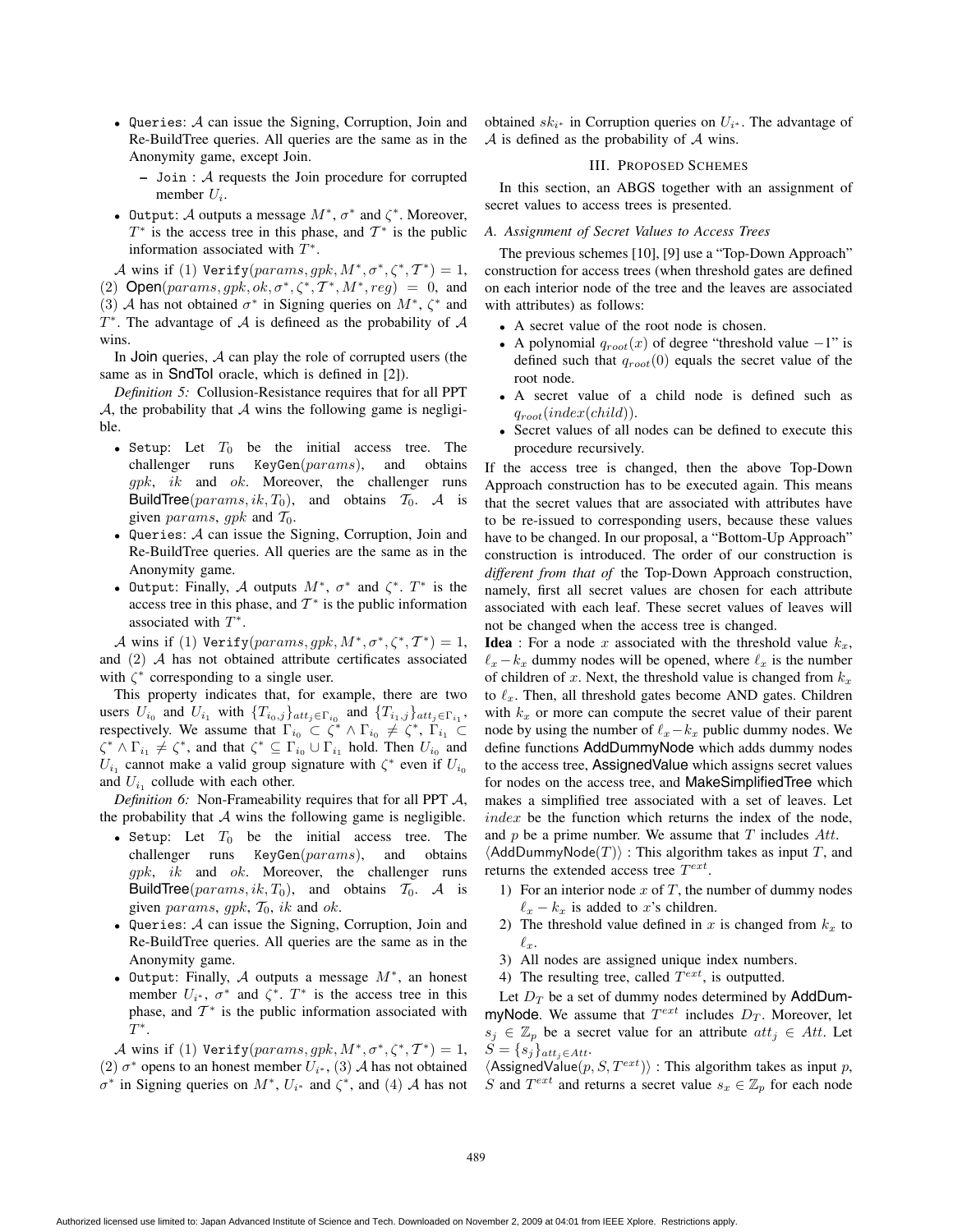x of  $T^{ext}$ . Let  $\{child\}_x$  be the set of node x's children except the dummy nodes, and  $\{d\}_x$  be the set of node x's dummy nodes.

- 1) For an interior node x of  $T^{ext}$ , a polynomial  $q_x$  of degree  $\ell_x$  − 1 is assigned as follows:
	- a) For  $att_i \in \{child\}_x$ , let  $q_x$  be a polynomial of degree at most  $\ell_x$  − 1 which passes though  $(index(att<sub>j</sub>), s<sub>j</sub>)$ , where  $s<sub>j</sub> \in S$  (j =  $1, 2, \ldots, \ell_x$ ).
	- b) For a dummy node  $d_j \in \{d\}_x$ , the secret value  $s_{d_j} := q_x(index(d_j))$   $(j = 1, 2, ..., \ell_x - k_x)$  is assigned.
	- c) For  $x, s_x := q_x(0)$  is assigned.
- 2) Repeat the above procedure up to the root node,  $s_T :=$  $q_{root}(0)$  is the secret value of T.
- 3) Output  $\{s_{d_i}\}_{d_i \in D_T}$  and  $s_T$ .

 $\langle$ MakeSimplifiedTree $(Leaves, T^{ext})\rangle$ : This algorithm takes as input the set of attributes  $Leaves \subseteq Att$  satisfying  $Leaves \models$  $T$ , and returns the simplified access tree  $T^{Leaves}$  (which is the access tree associated with Leaves) and a product of Lagrange coefficients  $\Delta_{leaf}$ .

- 1) The set of attributes  $\{att_j\}_{att_j \in Att \setminus Leaves}$  are deleted from  $T^{ext}$ .
- 2) An interior node  $x$  has children less than the threshold value (namely,  $\ell_r$ ), and is deleted from  $T^{ext}$  along with x's descendants.
- 3) Let  $D^{Leaves}$  be the set of dummy nodes which have remained after (1) and (2), and  $T^{Leaves}$  be the access tree after  $(1)$  and  $(2)$ .
- 4) For all nodes x of  $T^{Leaves}$  except root, we define  $L_x$ as follows:
	- a) For x, define the depth 2 subtree of  $T^{Leaves}$  with x as leaf node. Let  $c_x$  be the set of indices of leaves. b) Compute  $L_x := \prod_{k \in c_x \setminus \{index(x)\}} \frac{-k}{index(x) - k}$ .
- 5) Let  $leaf \in \{att_j \in Leaves\} \cup \{d_j \in D^{Leaves}\}\$  be a leaf node of  $T^{Leaves}$ . For leaf, we define  $\Delta_{leaf}$  as follows:
	- a) Let  $Path_{leaf}$  := {leaf, parent<sub>1</sub>,...,  $parent_{n_{leaf}}$  =  $root$ } be the set of nodes that appears in the path from  $leaf$  to root node.
	- b) Compute  $\Delta_{leaf} := \prod_{node \in Path_{leaf} \setminus root} L_{node}.$
- 6) Output  $T^{Leaves}$ ,  $\Delta_j$  (att<sub>j</sub>  $\in$  Leaves),  $\Delta_{d_j}$  (d<sub>j</sub>  $\in$  $D^{Leaves}$

Clearly,  $\sum_{att_j \in \text{Leaves}} \Delta_j s_j + \sum_{d_j \in \text{D} \text{Leaves}} \Delta_{d_j} s_{d_j} = s_T$ holds.

# *B. Proposed Attribute-Based Group Signature Scheme*

In this subsection, we propose the ABGS by using our assignment (Section III-A). Our ABGS uses the Cramer-Shoup encryption scheme [6] for both CCA-Anonymity and Key-Exposure properties, and a concurrently secure Join algorithm proposed in [7]. Let  $NIZK$  be a Non-Interactive Zero-Knowledge proof, SPK be a Signature of Proof of Knowledge, and Ext-Commit be an extractable commitment scheme. Let  $T_0$  be the initial access tree. Note that if an access tree is changed, then GM runs BuildTree( $params, ik, T_{r+1}$ ), and opens  $T_{r+1}$ , which is the public information associated with  $T_{r+1}$ .

- Setup $(1^k)$ 
	- 1) GM selects cyclic groups of  $\mathbb{G}_1$ ,  $\mathbb{G}_2$ , and  $\mathbb{G}_3$  with prime order p, an isomorphism  $\psi : \mathbb{G}_2 \to \mathbb{G}_1$ , a bilinear map  $e : \mathbb{G}_1 \times \mathbb{G}_2 \to \mathbb{G}_3$ , and a hash function  $\mathcal{H}: \{0,1\}^* \to \mathbb{Z}_p.$
	- 2) GM selects a generator  $g_2 \in \mathbb{G}_2$  and  $g_3, g_4 \in_R \mathbb{G}_1$ , and sets  $g_1 = \psi(g_2)$ .
	- 3) GM defines  $Att = \{att_1, att_2, \ldots, att_m\}.$
	- 4)  $GM$  outputs params  $=$  $(\mathbb{G}_1, \mathbb{G}_2, \mathbb{G}_3, e, \psi, \mathcal{H}, g_1, g_2, g_3, g_4, Att).$
- KeyGen $(params)$ 
	- 1) GM selects  $\gamma \in_R \mathbb{Z}_p$ , and computes  $\omega = g_2^{\gamma}$ .
	- 2) GM selects  $x'_1, x'_2, y'_1, y'_2, z \in_R \mathbb{Z}_p$ , and computes  $C = g_3^{x'_1} g_4^{x'_2}, D = g_3^{y'_1} g_4^{y'_2}$  and  $E = g_3^z$ .
	- 3) For  $att_j \in Att$ ,  $GM$  selects  $s_j \in_R \mathbb{Z}_p^*$ , sets  $S = \{s_j\}_{att_j \in Att}$ , and computes  $g_{att_j} = g_2^{s_j}$  $(att<sub>i</sub>  $\in$  Att).$
	- 4) For  $att_j \in Att$ ,  $GM$  selects  $h_j \in_R \mathbb{G}_2$ , and sets  $h_i = \psi(h_i)$ .
	- 5) GM outputs ok =  $(z)$ , gpk =  $(\omega, C, D, E, \{h_j\}_{i=1}^m,$  ${g_{att}}_{i}$ <sub>*att<sub>i</sub>*∈*Att*</sub>) and  $ik = (\gamma, \{s_j\}_{att_j \in Att}).$
- BuildTree( $params, ik, T_0$ )
	- 1)  $GM$  runs  $T_0^{ext}$  = AddDummyNode( $T_0$ ) and AssignedValue $(p, S, T_0^{ext})$ , and gets  $\{s_{d_j}\}_{d_j \in D_{T_0}}$ and  $s_{T_0}$ .
	- 2)  $GM$  computes  $g_{d_j} = g_2^{s_{d_j}}$   $(d_j \in D_{T_0})$  and  $v_0 =$  $g_2^{s_{T_0}}.$
	- 3) *GM* outputs  $\mathcal{T}_0 = (\{g_{d_j}\}_{d_j \in D_{T_0}}, v_0, T_0^{ext})$ .
- Join( $\langle \text{params}, \text{spk}, \text{ik}, \text{upk}_i, \Gamma_i \rangle, \langle \text{params}, \text{spk}, \text{upk}_i, \text{usk}_i \rangle$ )

U<sub>i</sub> gets  $sk_i = ((A_i, x_i, y_i), \{T_{i,j}\}_{att_j \in \Gamma_i})$ , where  $(A_i, x_i, y_i)$  is a member certificate and  $\{T_{i,j}\}_{att_j \in \Gamma_i}$  is the set of attribute certificates as follows:

- 1)  $U_i$  picks  $y_i \in_R \mathbb{Z}_p$ , and computes  $c_i = Ext$ - $Commit(y_i)$ ,  $F_i = E^{y_i}$  and  $\pi_1 = NIZK\{y_i$ :  $F_i = E^{y_i} \wedge c_i = Ext\text{-}Commit(y_i)\}.$
- 2)  $U_i$  sends  $F_i$ ,  $c_i$  and  $\pi_1$  to  $GM$ .
- 3) GM checks  $\pi_1$ . If  $\pi_1$  is not valid, then abort.
- 4) GM selects  $x_i \in_R \mathbb{Z}_p$ , and computes  $A_i =$  $(g_1F_i)^{1/(\gamma+x_i)}, B_i = e(g_1F_i, g_2)/e(A_i, w), D_i =$  $e(A_i, g_2)$ ,  $T_{i,j} = A_i^{s_j}$  (att<sub>j</sub> ∈ Γ<sub>i</sub>) and  $\pi_2$  =  $NIZK\{x_i, s_j \ (att_j \in \Gamma_i) \ : \ B_i = D_i^{x_i} \wedge T_{i,j} =$  $A_i^{s_j}$  (att<sub>j</sub> ∈  $\Gamma_i$ )  $\wedge$   $g_{att_j} = g_2^{s_j}$  (att<sub>j</sub> ∈  $\Gamma_i$ ) }.
- 5) GM sends  $A_i, B_i, D_i, \{T_{i,j}\}_{att_j \in \Gamma_i}$  and  $\pi_2$  to  $U_i$ .
- 6)  $U_i$  checks  $\pi_2$ . If  $\pi_2$  is not valid, then abort.
- 7)  $U_i$  makes  $S_{i,A_i} = DSig_{usk_i}(A_i)$ , and sends  $S_{i,A_i}$ to GM.
- 8) GM verifies  $S_{i, A_i}$  with respect to up $k_i$  and  $A_i$ . If  $S_{i,A_i}$  is valid, then GM sends  $x_i$  to  $U_i$ , and adds  $(U_i, A_i)$  to reg.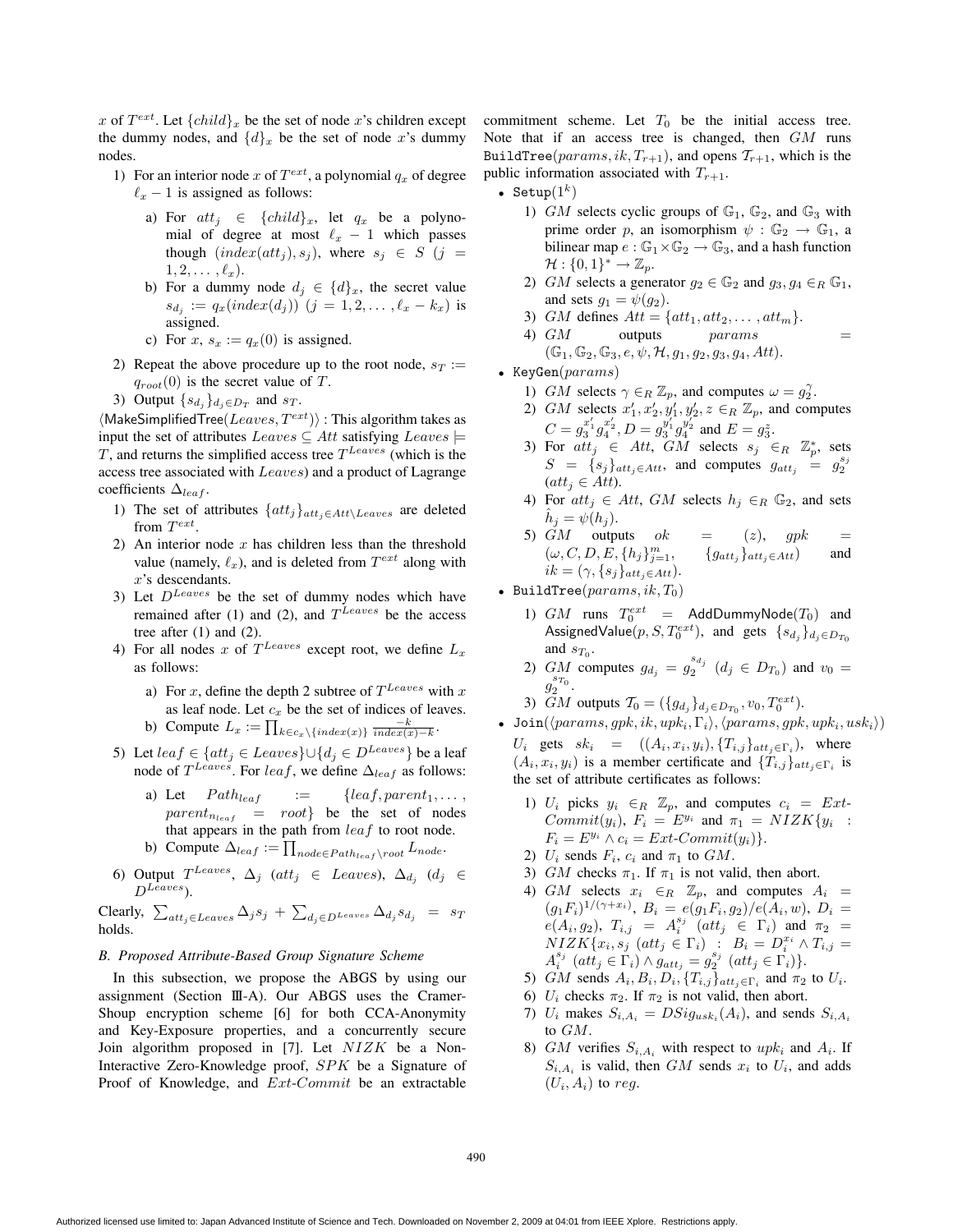- 9)  $U_i$  checks the relation  $A_i^{(x_i + \gamma)} = g_1 E^{y_i}$  to verify whether  $e(A_i, g_2)^{x_i}e(A_i, w)e(E, g_2)^{-y_i}$  $\stackrel{.}{=}$  $e(g_1, g_2)$ .
- Sign(param, gpk,  $sk_i$ ,  $M$ ,  $\zeta_i$ ,  $\mathcal{T}_r$ )

A signer  $U_i$  signs a message  $M \in \{0, 1\}^*$  as follows:

- 1)  $U_i$  chooses  $\zeta_i \subseteq \Gamma_i$  ( $\zeta_i \models T_r$ ) to associate  $\zeta_i$  with a group signature. Let  $|\zeta_i| = \phi$ .
- 2)  $U_i$  runs MakeSimplifiedTree( $\zeta_i, T_r^{ext}$ ), and gets  $T_r^{\zeta_i}$ ,  $\Delta_j$  ( $att_j \in \zeta_i$ ) and  $\Delta_{d_j}$  ( $d_j \in D_r^{\zeta_i}$ ).
- 3)  $U_i$  computes  $g_d = \prod_{d_j \in D_r^{\zeta_i}} g_{d_j}^{\Delta_{d_j}}$ .
- 4)  $U_i$  selects  $\alpha, \delta \in_R \mathbb{Z}_p$ , and computes  $C_1 = A_i E^{\alpha}$ ,  $C_2 = g_3^{\alpha}, C_3 = g_4^{\alpha}$  and  $C_4 = (CD^{\beta})^{\alpha}$ , where  $\beta = \mathcal{H}(\tilde{C}_1, C_2, C_3).$
- 5)  $U_i$  computes  $CT_j = T_{i,j} \hat{h}_j^{\delta}$  (att<sub>j</sub>  $\in \zeta_i$ ).
- 6)  $U_i$  sets  $\tau = \alpha x_i + y_i$ , and computes  $V_i =$  $SPK\{(\alpha, x_i, \tau, \delta): \begin{array}{l} e(G_1,\omega) \ e(G_1,g_2) = \frac{e(E,g_2)^{T} \cdot e(E,\omega)^{\alpha}}{e(G_1,g_2)^{x_i}} \wedge \end{array} \right)$  $\frac{C_2}{\prod_{\substack{at\{f\in \zeta_i}}\subset T_f^{\Delta_j},g_2)}} = \frac{g_4^{\alpha}\wedge C_4}{\prod_{\substack{at\{f\in \zeta_i}}\in \hat{h}_4^{\Delta_j},g_2 \rangle^{\delta}}}{\prod_{\substack{e(G_1,v_r/g_d)}}\in (\prod_{\substack{at\{f\in \zeta_i,r_f/g_d\}^{\alpha}}} \mathcal{A})} (M).$ Concretely,  $U_i$  computes V as follows:
	- a)  $U_i$  selects  $r_{\alpha}, r_{x_i}, r_{\tau}, r_{\delta} \in_R \mathbb{Z}_p$ .
	- b)  $U_i$  computes  $R_1 = \frac{e(E, g_2)^{r} \tau e(E, \omega)^{r \alpha}}{e(C_1, g_2)^{r x_i}}$ ,  $R_2 = g_3^{r \alpha}$ ,  $R_3 = g_4^{r\alpha}, R_4 = (\widetilde{CD}^{\widetilde{\beta}})^{r_{\alpha}}$  and  $R_{Att} = \frac{e(\prod_{att_j \in \zeta_i} \hat{h}_j^{\Delta_j}, g_2)^{r_{\delta}}}{e(E, v_r/g_d)^{r_{\alpha}}}.$
	- c)  $U_i$  computes c =  $\mathcal{H}(gpk, M, \{C_i\}_{i=1}^4, \{CT_i\}_{i=1}^{\phi}, \{R_i\}_{i=1}^4, R_{Att}).$ d)  $U_i$  computes  $s_\alpha = r_\alpha + c\alpha$ ,  $s_{x_i} = r_{x_i} + c x_i$ ,  $s_{\tau} = r_{\tau} + c\tau$  and  $s_{\delta} = r_{\delta} + c\delta$ .

7) 
$$
U_i
$$
 outputs  $\sigma$   
({ $C_i$ }<sup>4</sup><sub>*i*=1</sub>, *c*, *s*<sub>*\alpha*</sub>, *s*<sub>*x*<sub>*i*</sub>, *s*<sub>*\tau*</sub>, *s*<sub>*\delta*</sub>, { $CT_i$ } <sup>$\phi$</sup> <sub>*i*=1</sub>)</sub>

A signer  $U_i$  proves the knowledge of  $(\alpha, x_i, \tau, \delta)$  which satisfies the 5 above relations described in  $SPK$  V. The first relation captures whether a signer has a valid membership certificate issued by the Join algorithm or not. The last relation captures whether a signer has valid attribute certificates associated with the set of attributes  $\zeta_i \models T_r$  or not.

• Verify(param, gpk,  $M, \sigma, \zeta, \mathcal{T}_r$ )

A verifier verifies a group signature  $\sigma$  associated with the set of attributes ζ.

- 1) The verifier runs MakeSimplifiedTree( $\zeta, T_r^{ext}$ ), and gets  $T_r^{\zeta}$ ,  $\Delta_j$  ( $att_j \in \zeta$ ) and  $\Delta_{d_j}$  ( $d_j \in D_r^{\zeta}$ ). Let  $|\zeta| = \phi.$
- 2) The verifier computes  $g_d = \prod_{d_j \in D_r^{\zeta}} g_{d_j}^{\Delta_{d_j}}$  and  $\beta =$  $\mathcal{H}(C_1, C_2, C_3).$

3) The verifier computes 
$$
\begin{array}{rcl}\n\widehat{R}_1 & = & \\
\frac{e(E,g_2)^{s_T} \cdot e(E,\omega)^{s_\alpha}}{e(C_1,g_2)^{s_{x_i}}} \left(\frac{e(g_1,g_2)}{e(C_1,\omega)}\right)^c, & \widehat{R}_2 & = \\
g_3^{s_\alpha} \left(\frac{1}{C_2}\right)^c, & \widehat{R}_3 & = & g_4^{s_\alpha} \left(\frac{1}{C_3}\right)^c, \\
\widehat{R}_4 & = & (CD^\beta)^{s_\alpha} \left(\frac{1}{C_4}\right)^c & \text{and} & \widehat{R}_{Att} & = \\
\end{array}
$$

$$
\frac{e(\prod_{att_j\in\zeta_i}\hat{h}_j^{\Delta_j},g_2)^{s_{\delta}}}{e(E,v_r/g_d)^{s_{\alpha}}}\left(\frac{e(C_1,v_r/g_d)}{e(\prod_{att_j\in\zeta_i}CT_j^{\Delta_j},g_2)}\right)^c
$$

.

- 4) The verifier checks  $c = \mathcal{H}(gpk, M, gpk, M,$  ${C_i}_{i=1}^4, {CT_i}_{i=1}^{\phi}, {R_i}_{i=1}^4, \tilde{R}_{Att}.$
- Open(param, qpk, ok,  $\sigma$ ,  $\zeta$ ,  $\mathcal{T}_r$ ,  $M$ , reg)
	- 1) GM verifies the validity of  $\sigma$  by using Verify(param, gpk,  $M, \sigma, \zeta, \mathcal{T}_r$ ). If  $\sigma$  is not a valid signature, then  $GM$  outputs  $\perp$ .
	- 2) *GM* computes  $A_i = C_1/C_2^z$ .
	- 3)  $GM$  searches  $A_i$  from reg, and outputs identity i. If there is no entry in reg, then GM outputs 0.

# IV. SECURITY

Let p,  $q_H$  and  $q_S$  be order of bilinear groups, and the number of hash queries and signature queries, respectively. Our scheme is based on the discrete logarithm (DL), eXternal Diffie-Hellman (XDH) [5] (it is the Decision Diffie-Hellman (DDH) assumption over  $\mathbb{G}_1$ ), and q-strong Diffie-Hellman (q-SDH) [4] assumptions.

*Theorem 1:* The proposed scheme satisfies Anonymity under the XDH assumption (namely DDH assumption over  $\mathbb{G}_1$ ), i.e.,  $Adv^{anon}(\mathcal{A}) \leq \frac{qsq_H}{p} + m \cdot \epsilon_{\text{ddh}}$  holds, where  $\epsilon_{\text{ddh}}$  is the DDH-advantage of some algorithms and  $m = |Att|$ .

*Theorem 2:* We suppose an adversary A breaks the Traceability of the proposed scheme with the advantage  $\epsilon$ . Then, we can construct an algorithm  $\beta$  that breaks the q-SDH assumption with the advantage  $\frac{1}{6}(1 - \frac{1}{p})(1 - \frac{q_S q_H}{p})\epsilon$ .

*Theorem 3:* We suppose an adversary A breaks the Non-Frameability of the proposed scheme with the advantage  $\epsilon$ . Then, we can construct an algorithm  $\beta$  that breaks the DL assumption with the advantage  $\frac{1}{12}(1 + \frac{1}{n})(1 - \frac{q_S q_H}{p})\epsilon$ .

*Theorem 4:* The probability that a signature by forged attribute certificates passes the verification,  $Pr(Verify(params, gpk, M, \sigma, \zeta, \mathcal{T}) = 1 \wedge \zeta \not\models \mathcal{T}),$  is  $\frac{p^{\phi-1}-1}{p^{\phi}} = \frac{1}{p}(1-\frac{1}{p^{\phi-1}})$ , where  $\phi$  is the number of attributes associated with a signature.

*Theorem 5:* Even if some malicious participants  $U_{i_1}, \ldots, U_{i_k}$   $(k > 1)$  with the set of attributes  $\zeta_{i_1}, \ldots, \zeta_{i_k}$ collude, they cannot make a valid signature associated with an attribute tree  $T_r$ , where  $(\cup_{j=1}^k \zeta_{i_j}) \models T_r$  and  $\zeta_{i_j} \not\models T_r$  $(j = 1, \ldots, k)$  with non-negligible probability.

We omit these proofs, and put them in the full version of this paper.

#### V. COMPARISONS

Let  $\zeta$  ( $|\zeta| = \phi$ ) be the set of attributes which is associated with a signature,  $D_{\zeta}$  be the set of dummy nodes which is defined as  $\zeta$ , and  $|Att| = m$ . Moreover, let r be the number of revoked members [9]. We assume that the computational estimations are made according to [11]. In our scheme, Verification costs are the lowest, because the number of calculations in a pairing does not depend on the number of attributes associated with a signature. There is room for argument regarding the Signing costs. Moreover, our scheme provides Dynamic property,